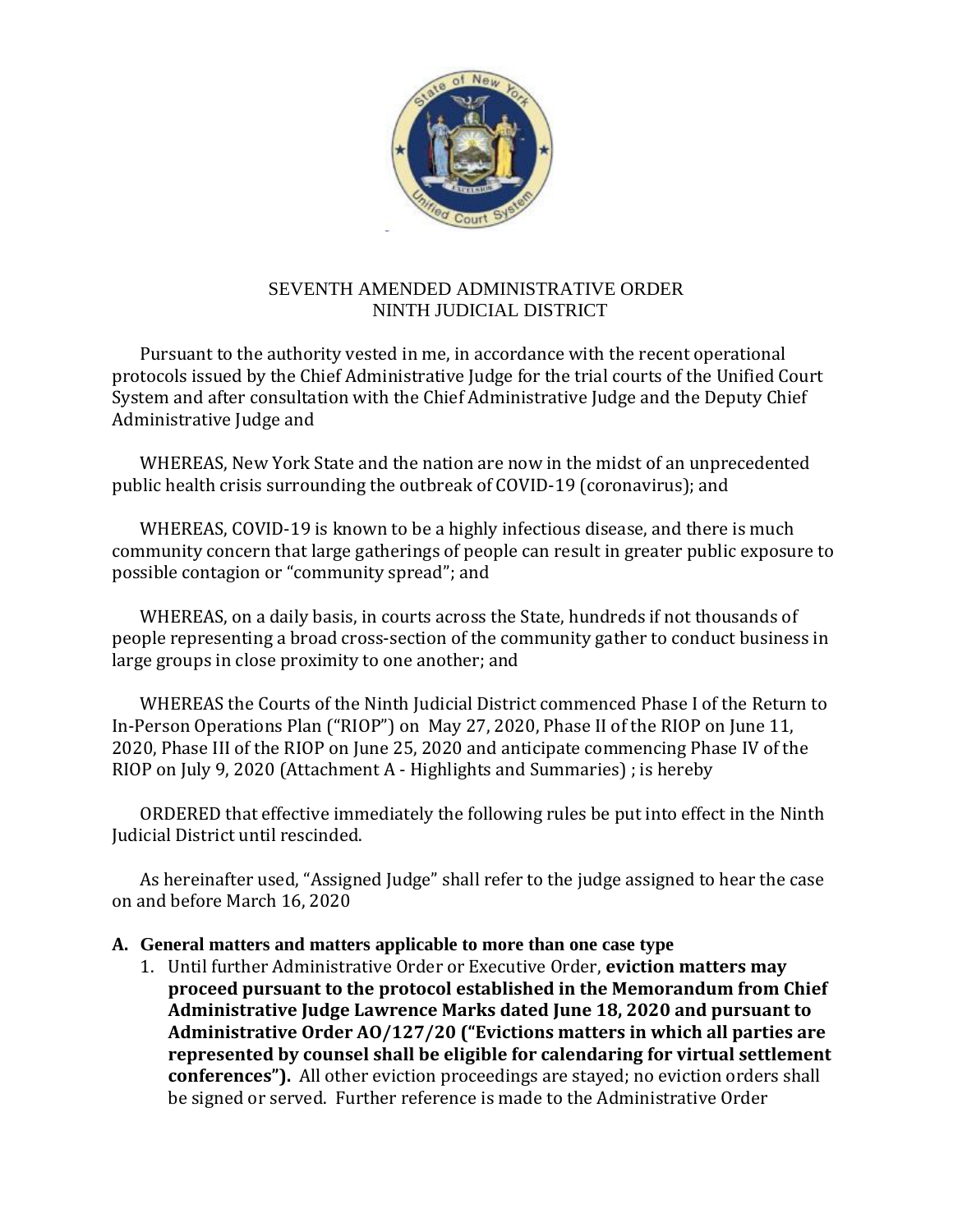AO/68/20 signed by the Chief Administrative Judge of the Courts on March 16, 2020; Executive Order 202.8 signed by the Governor on March 20, 2020, Executive Order 202.14 signed by the Governor on April 7, 2020 and Executive Order 202.28 signed by the Governor on May 7, 2020 with regard to eviction matters.

- 2. Until further Administrative Order or Executive Order, no default judgments shall be granted where, pursuant to CPLR 3215, the default occurred after March 16, 2020. Furthermore, no default judgment requiring the defendant's notice pursuant to CPLR 3215(g) shall be granted, unless the application was heard prior to March 17, 2020 and proper notice was given.
- 3. All Family Court and all County Court Judges are cross-assigned to the County and Family Courts in all counties of the District. All City Court Judges are cross assigned to all County\*, City, Town and Village Courts in the County of their residence and any adjoining County. \* effective March 16, 2020, *nunc pro tunc*.
- 4. The Return to In-Person Operations Plan ("RIOP") (Phase I) implemented on May 27, 2020, the RIOP (Phase II) implemented on June 11, 2020, **the RIOP (Phase III) implemented on June 25, 2020, the RIOP (Phase IV) to be implemented on July 9,2020** and any RIOP plans for any subsequent phases are incorporated herein and all provisions of this Administrative Order shall be read in conjunction with the RIOP.
- 5. The Virtual Courtroom Protocol enacted by Ninth Judicial District Administrative effective April 6, 2020, to the extent not inconsistent with the RIOP, remains in full force and effect and all provisions of this Administrative Order shall be read in conjunction with the Virtual Courtroom Protocol and any subsequent amendments thereto.
- 6. Occupancy of ALL courtrooms and meeting rooms in Court Facilities and other rooms where court functions occur shall be limited to the lesser of **25** people or ½ the posted room occupancy per code unless the necessary parties in an action require that more than **25** people be in a courtroom. Notwithstanding the above, in all instances the maximum occupancy of any space in the courthouse shall be limited to  $\frac{1}{2}$  the posted room occupancy. To the greatest extent possible, all room occupants shall remain six feet apart**.**
- 7. Naturalization Ceremonies, wherever they occur, shall comply with the room occupancy limits stated herein.
- 8. All Staff shall report to the courthouse as determined by his/her supervisor. All Judges and Chambers' staff should report to the courthouse. Any requests for exemptions must be discussed with the Administrative Judge.
- 9. All deadlines established per judicial directive (including those contained in scheduling orders, service dates and "local rules") that occur on or after June **30**, 2020 and during the pendency of this Administrative Order shall be extended for a period of **30** days from the date of the stated deadline, unless otherwise directed by the Assigned Judge or agreed upon by the parties (reference is made to Administrative Order AO/71/20 signed by the Chief Administrative Judge of the Courts on March 19, 2020 as it relates to civil litigation). Further reference is made to Executive Order 202.8 signed by the Governor on March 20, 2020, Executive Order 202.14 signed by the Governor on April 7, 2020 and Executive Order 202.28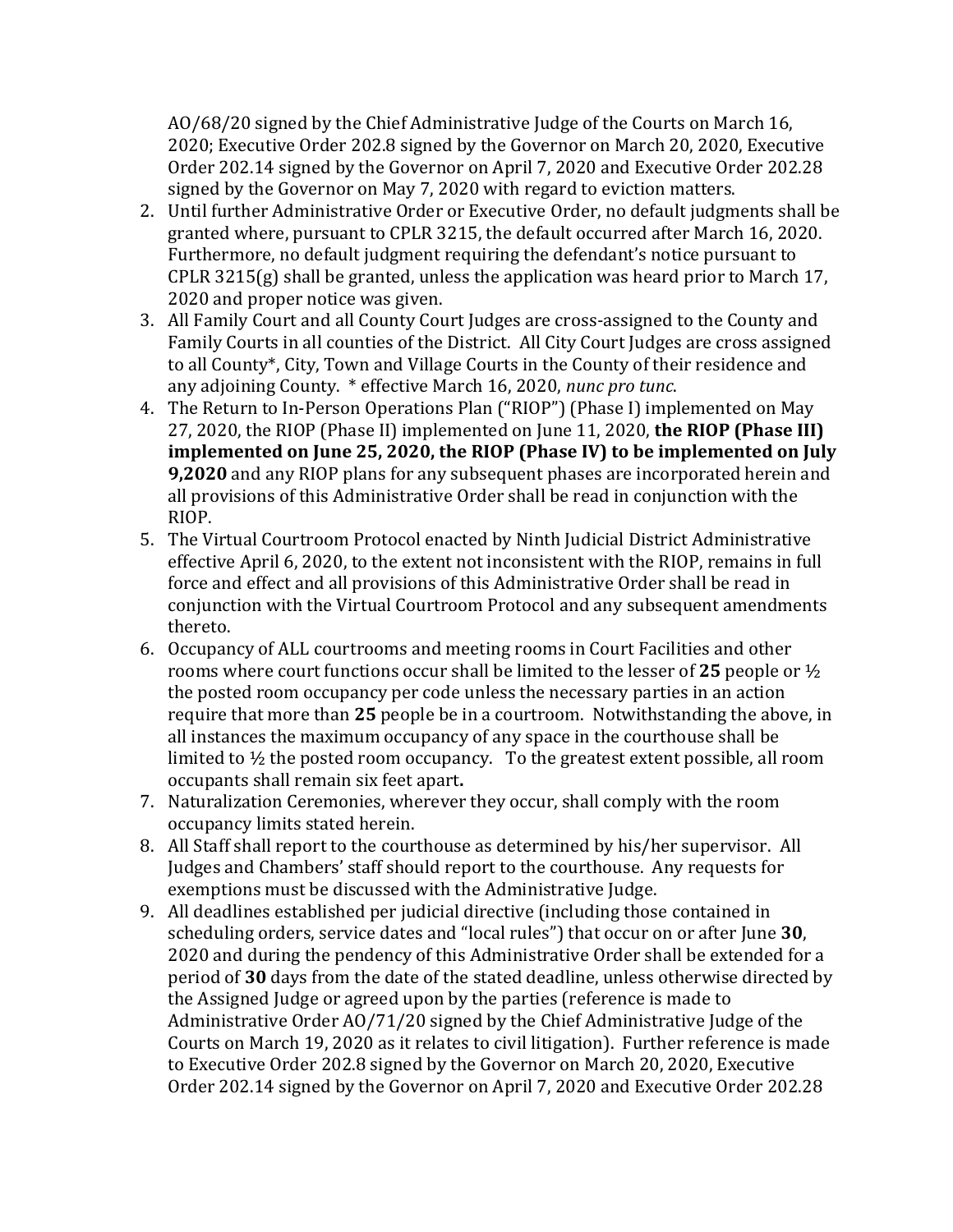signed by the Governor on May 7, 2020 with regard to statutory deadlines and time frames.

- 10. All Temporary Orders of Protection issued in any criminal or civil matter that has expired or is due to expire on or after March 19, 2020 "shall be extended under the same terms and conditions until the date the matter is re-calendared, unless the order is sooner terminated or modified by a judge or justice of the court that issued the order" pursuant to Administrative Order AO/73/20 signed by the Chief Administrative Judge of the Courts on March 19, 2020.
- 11. All filings shall be pursuant to the Administrative orders signed by the Chief Administrative Judge of the Courts (AO/111/2020, AO/114/20, AO/115/20 and any amendments thereto).

## **B. Supreme Civil**

- 1. All non-essential matters shall be addressed by the Assigned Judge and appropriately scheduled.
- 2. "Essential matters" includes those matters as listed in Exhibit A attached to Administrative Order AO/78/20 signed by the Chief Administrative Judge of the Courts on March 22, 2020 and as amended hereafter and any other matter determined to be essential after application by the Assigned Justice to the Administrative Judge.
- 3. All Mental Hygiene Law proceedings in which a party is confined to a hospital or other facility shall be conducted with appearances by means of remote audiovisual technology or telephone pursuant to Administrative Order AO/72/20 signed by the Chief Administrative Judge of the Courts on March 22, 2020.
- 4. Until further Administrative Order or Executive Order, **foreclosure matters may proceed pursuant to the protocol established in the Memorandum from Chief Administrative Judge Lawrence Marks dated June 23, 2020 and pursuant to Administrative Order AO/131/20 ("Foreclosure matters in which all parties are represented by counsel shall be eligible for calendaring for both initial and follow-up virtual settlement conferences"). Further** reference is made to Administrative Order AO/68/20 signed by the Chief Administrative Judge of the Courts on March 16, 2020; Executive Order 202.8 signed by the Governor on March 20, 2020, Executive Order 202.14 signed by the Governor on April 7, 2020 and Executive Order 202.28 signed by the Governor on May 7, 2020.

# **C. Superior Court Criminal Cases**

- 1. All pending criminal cases shall be addressed by the Assigned Judge and appropriately scheduled consistent with applicable Executive Orders and Administrative Orders. The issuance of the new return date shall occur on or before the currently scheduled adjourned date or within 7 days of the signing of this order, whichever is later. For Defendants not in custody, there shall be no adjournment of a matter that is greater than 60 days. For defendants in custody, there shall be no adjournment of a matter that is greater than 30 days.
- 2. "Essential matters" include those matters as listed in Exhibit A attached to Administrative Order AO/78/20 signed by the Chief Administrative Judge of the Courts on March 22, 2020 and as amended hereafter and any other matters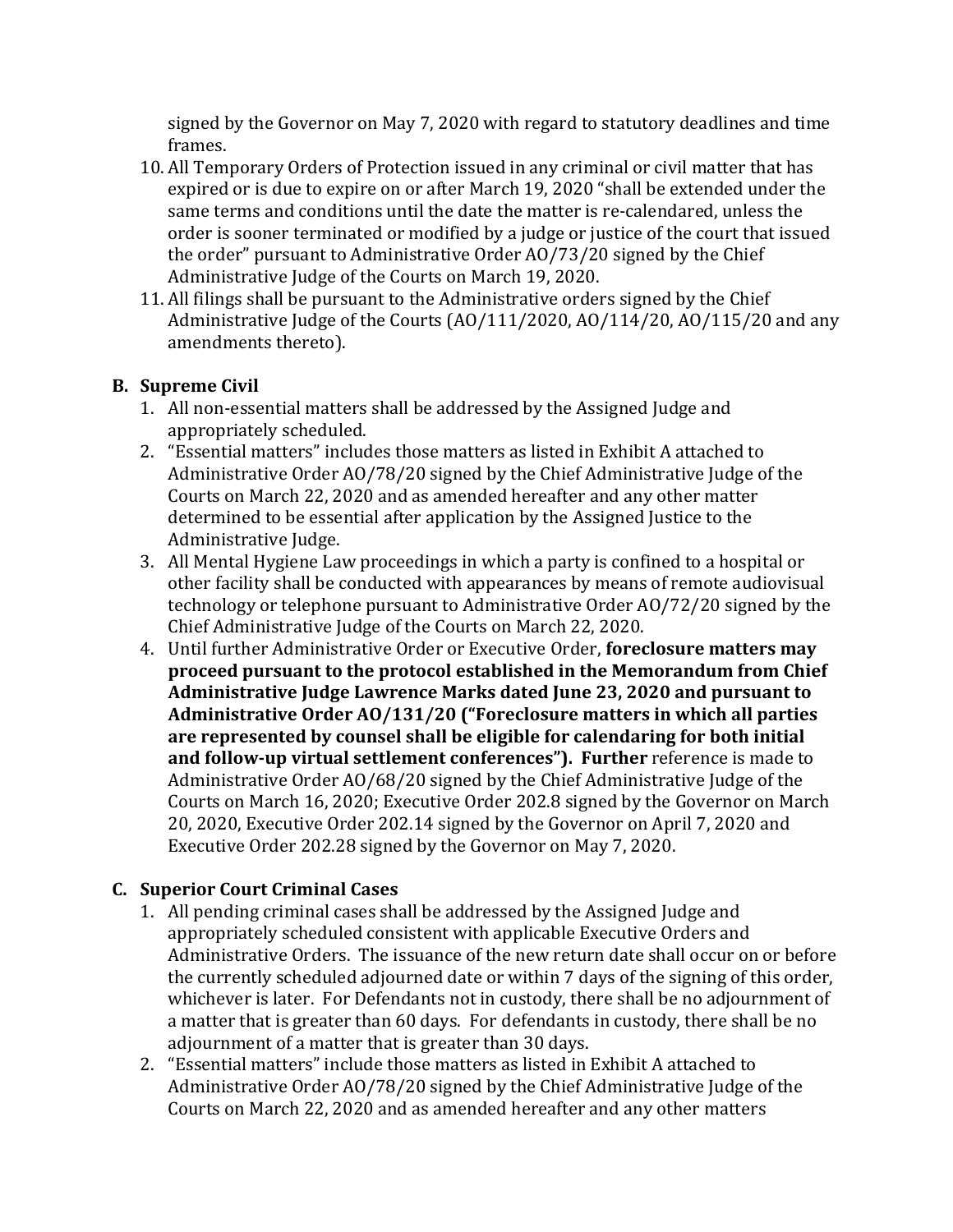determined to be essential after application by the Assigned Judge to the Supervising Judge. The Supervising Judge, in consultation with the Administrative Judge, shall permit a matter to proceed if warranted.

- 3. "Grand juries set to be impaneled within term six of the courts for the year 2020 shall be postponed until further order." Currently seated grand juries "may continue, upon application of the appropriate district attorney to the administrative judge" pursuant to Administrative Order AO/113/20 signed by Deputy Chief Administrative Judge Vito Caruso on May 16, 2020.
- 4. **A Grand Jury will be impaneled in each County on July 13, 2020 and thereafter pursuant to the schedule established in the Amended Annual Order pursuant to Chief Administrative Judge Lawrence Marks AO/130/20.**
- 5. The Accessible Magistrate procedure (for Adolescent Offenders and Juvenile Offenders) currently in place shall continue.

# **D. Treatment Courts/OSP**

- 1. Treatment courts and Opioid Stabilization Parts will be handled by the Assigned Judge and reference is made to Paragraph (1)(j) of the Phase IV RIOP Summary.
- 2. Pursuant to Administrative Order AO/87/20 of Chief Administrative Judge Lawrence Marks dated May 1, 2020, "Problem-solving courts may conduct virtual court conferences with counsel, court staff, service providers, and, where practicable, clients."
- 3. The Assigned Judge may make application to the Coordinating Judge of Treatment Courts to have a matter deemed essential. The Coordinating Judge of Treatment Courts, after consultation with the Administrative Judge, shall permit a matter to proceed if warranted.

# **E. Family Court**

- 1. All non-essential matters shall be addressed by the Assigned Judge and appropriately scheduled.
- 2. "Essential matters" includes those matters as listed in Exhibit A attached to Administrative Order AO/78/20 signed by the Chief Administrative Judge of the Courts on March 22, 2020 and as amended hereafter, and any other matters determined to be essential after application by the Assigned Judge to the Supervising Judge. The Supervising Judge, in consultation with the Administrative Judge, shall permit a matter to proceed if warranted.
- 3. All remand/removal/placement orders issued in the Ninth Judicial District under Family Court Act Articles 3, 6, 7, 8 and 10 that are due to expire while this Administrative Order is in effect, shall be deemed extended under the same terms and conditions for a period of **30** days from the date the order is scheduled to expire, unless the order is terminated or modified by the Assigned Judge. To the extent practicable, the Assigned Judge shall issue an amended order and the lawyers and pro-se litigants notified.
- 4. All cases involving a youth that is currently in detention shall be reviewed by the Assigned Judge, at a minimum, at least once every fourteen days.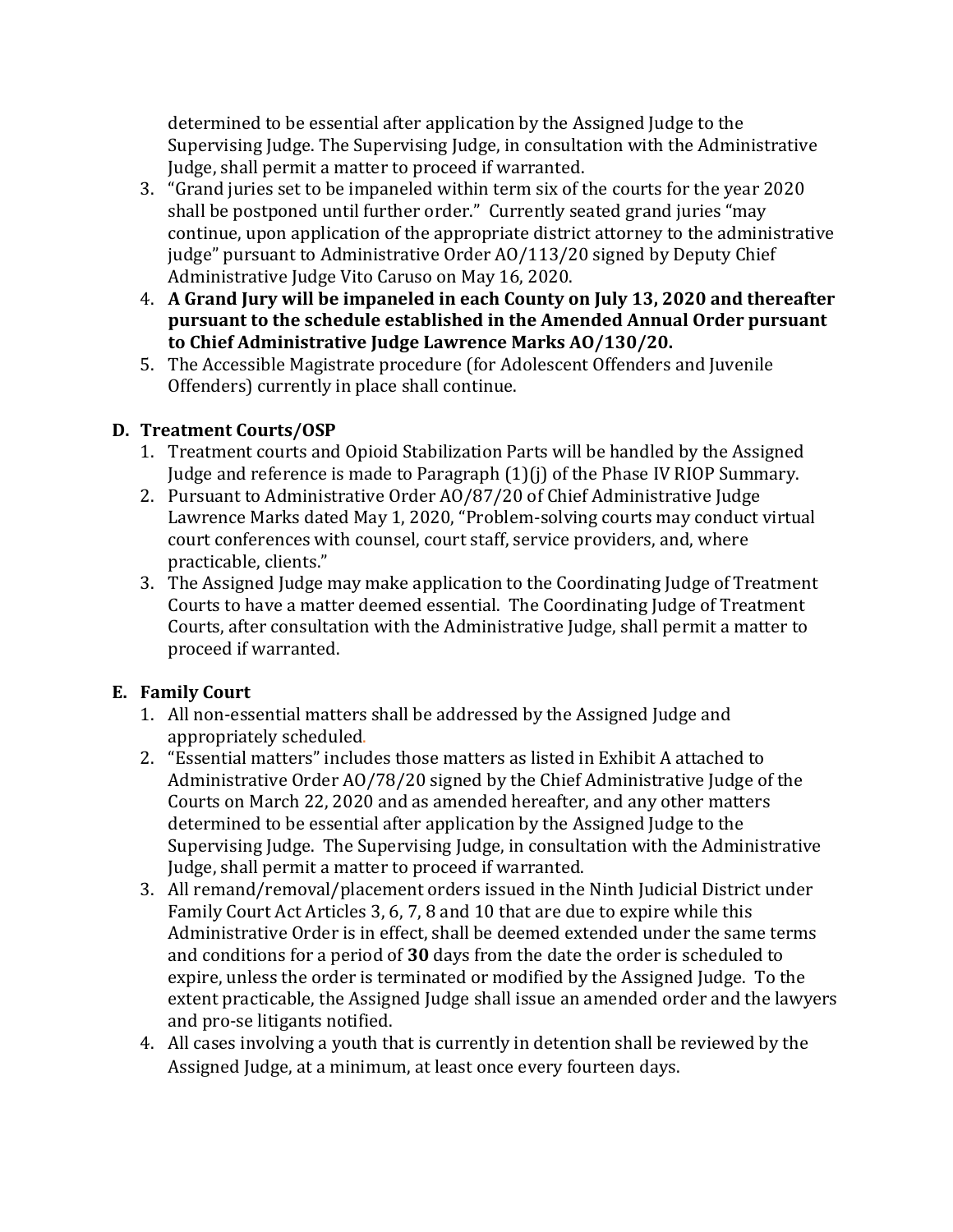### **F. Surrogate's Court**

- 1. All non-essential matters shall be addressed by the Assigned Judge and appropriately scheduled.
- 2. "Essential matters" includes those matters as listed in Exhibit A attached to Administrative Order AO/78/20 signed by the Chief Administrative Judge of the Courts on March 22, 2020 and as contained in Administrative Order AO/99/20 signed by the Chief Administrative Judge of the Courts on May 15, 2020 and other matters as determined to be essential after application by the Surrogate to the Administrative Judge.

### **G. City Court**

- 1. All pending criminal cases shall be addressed by the Assigned Judge and appropriately scheduled consistent with applicable Executive Orders and Administrative Orders. The issuance of the new return date shall occur on or before the currently scheduled adjourned date or within 7 days of the signing of this order, whichever is later. For Defendants not in custody, there shall be no adjournment of a matter that is greater than 60 days. For defendants in custody, there shall be no adjournment of a matter that is greater than 30 days.
- 2. All non-essential Civil matters shall be addressed by the Assigned Judge and appropriately scheduled.
- 3. "Essential matters" includes those matters as listed in Exhibit A attached to Administrative Order AO/78/20 signed by the Chief Administrative Judge of the Courts on March 22, 2020 and as amended hereafter and any matter deemed to be essential after application by the Assigned Judge to the Supervising Judge. The Supervising Judge, in consultation with the Administrative Judge, shall permit a matter to proceed if warranted.

### **H. Town and Village Courts**

#### 1. **Arraignments may be heard in person or virtually pursuant to approved virtual arraignment plans.**

2. Preliminary hearings. In-custody defendants should appear virtually unless otherwise ordered by the Presiding Judge after appropriate application by one of the parties. The Centralized Part shall remain a backup for courts that are closed.

3. Criminal and Civil Bench Trials and Hearings. These must be scheduled one at a time. In-custody defendants should appear virtually unless otherwise ordered by the Presiding Judge after appropriate application.

4. Pleas and sentences may be scheduled for in-custody defendants if sentence would result in the release of the defendant, matter shall be heard in-person but defendant shall appear virtually.

5. In-person arraignments on appearance tickets written before June 1, 2020, may be scheduled.

6. In-person pleas and sentences for out of custody defendants, so long as the sentence does not include incarceration.